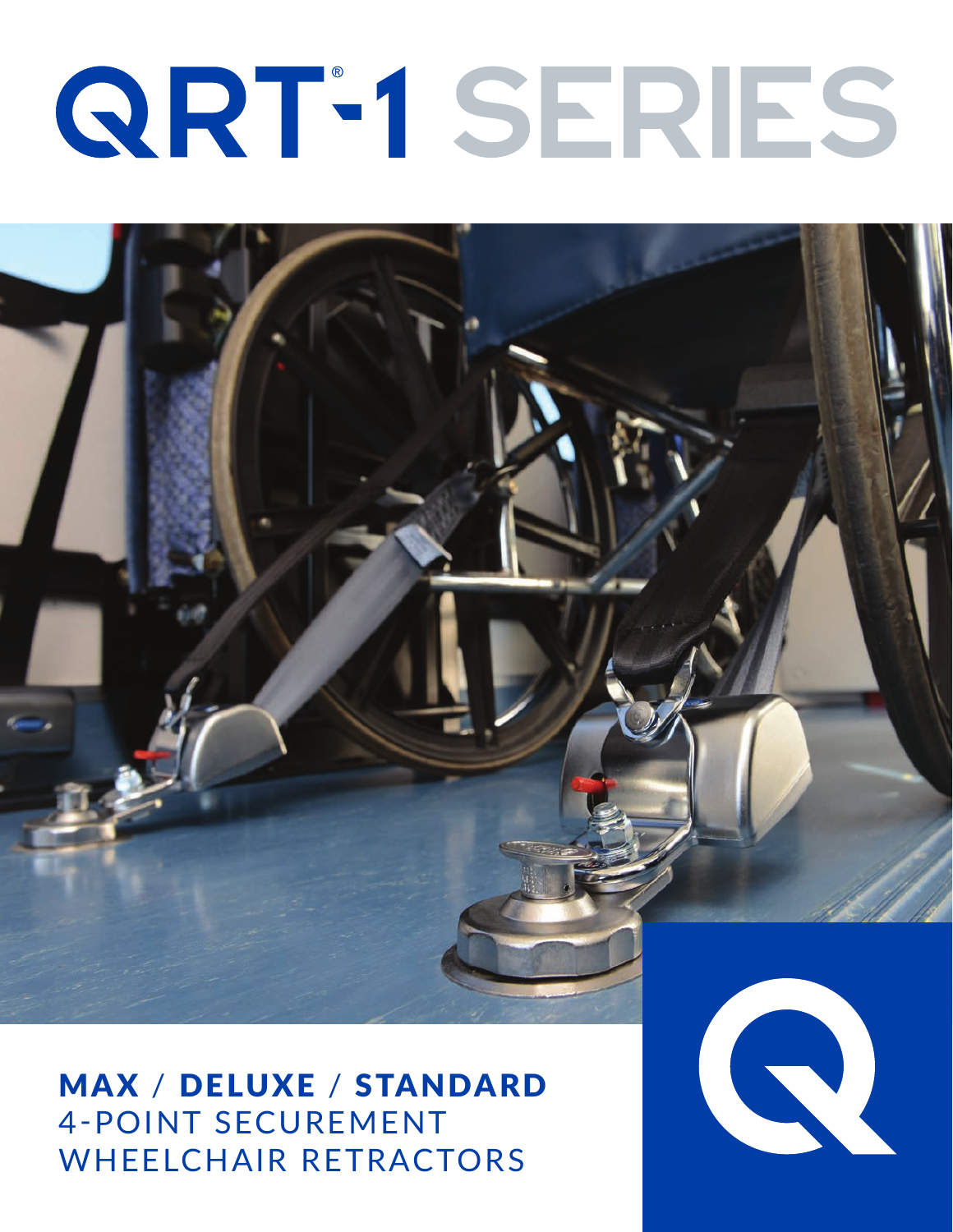# QRT-1 SERIES

# The Securement System That Changed Everything

The original 4-point wheelchair securement system, QRT-1 Series retractors defined the way passenger safety devices are designed and tested.

With a range of 3 different options to fit every need and every budget, the QRT-1 Series of retractors offer easy to use, effective 4-Point securement of wheelchairs for virtually any vehicle application.

## QRT MAX

FULLY AUTOMATIC, premium knobless retractor that allows for one-handed operation.

<u> Letter Letter De De</u>

## **QRT DELUXE**

SELF-LOCKING & SELF-TENSIONING<br>retractor with ergonomic housing and<br>dual tensioning knobs. retractor with ergonomic housing and dual tensioning knobs.



## QRT STANDARD

SEMI-AUTOMATIC retractor that meets all industry standards and specifications.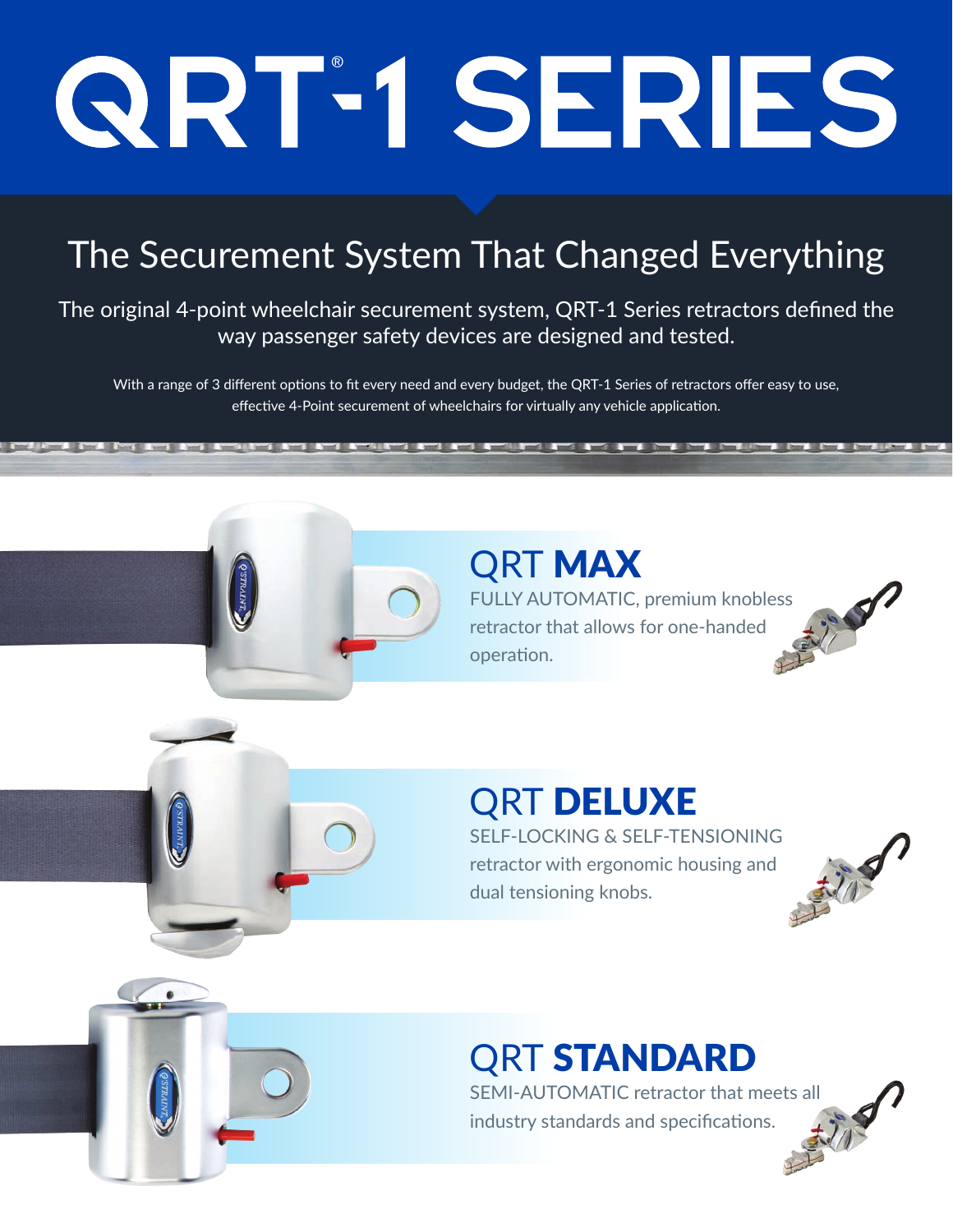More than 30 years ago, Q'STRAINT introduced the world's first fully integrated 4-Point wheelchair passenger securement system, now an industry standard the world over. The QRT line of retractors are the linchpin of that system.





Every QRT retractor is fully ADA complaint, and meets or exceeds all standards and regulations, including:

- SAE J2249, ISO 10542,
- FMVSS 209, 302, 210, 222
- CMVSS 209
- CSA Z605
- and 30mph/20g crash testing

### Anchorage Options

All QRT-1 Series Retractors are compatible with L-Track, L-Pockets and Slide 'N Click anchorages, or may be directly mounted to vehicle floors, seat legs or barriers.



(PLI) that clearly indicates when the fitting is locked in the

anchorage.





For kits that include Slide 'N Click anchorages, QRT Series retractors feature a single-bolt SNC assembly and plunger that allows a full 360º rotation, eliminating anchorage alignment guesswork.

## QRT-1 SERIES FEATURES COMPARISON

|                                                                                                       | <b>MAX</b> | <b>DLX</b> | <b>STD</b> |  |
|-------------------------------------------------------------------------------------------------------|------------|------------|------------|--|
| <b>Knobless, One-Handed Operation.</b> No knobs to interfere with wheels and footrests.               | $\bullet$  |            |            |  |
| Dual Tensioning Knobs. Provides additional tensioning if needed.                                      |            | $\bullet$  |            |  |
| Single Tensioning Knob. Provides additional tensioning if needed.                                     |            |            | $\bullet$  |  |
| Automatic, Self-Locking. Allows easy, one-handed hook-up.                                             | $\bullet$  | $\bullet$  |            |  |
| Self-Tensioning. Retractors automatically take up 'slack'.                                            | $\bullet$  | $\bullet$  |            |  |
| Positive Lock Indicator. Patented feature clearly indicates when fitting is locked in anchorage.      | $\bullet$  | $\bullet$  | $\bullet$  |  |
| <b>Interchangeable.</b> Eliminates confusion: no right, left, front or rear locations.                | $\bullet$  | $\bullet$  | $\bullet$  |  |
| Low Profile & Compact. Elimination of mounting bracket allows retractors to fit under most footrests. | $\bullet$  | $\bullet$  | $\bullet$  |  |
| <b>Accommodates Larger Wheelchairs.</b> Reduced overall length leaves more room for wheelchairs.      | $\bullet$  | $\bullet$  |            |  |
| <b>Ultra-Durable.</b> Hardened steel and coated zinc for maximum corrosion resistance.                | $\bullet$  | $\bullet$  | $\bullet$  |  |
| Universal Design. Accommodates virtually all wheelchair designs, including scooters.                  | $\bullet$  | $\bullet$  | $\bullet$  |  |
| J-Hook. Reduces twisting of belts and ensures proper securement for all wheelchair designs.           | $\bullet$  | $\bigcirc$ | $\bullet$  |  |
| Foot Release Lever. Easy release eliminates the stress of bending down.                               |            | $\epsilon$ | ( )        |  |